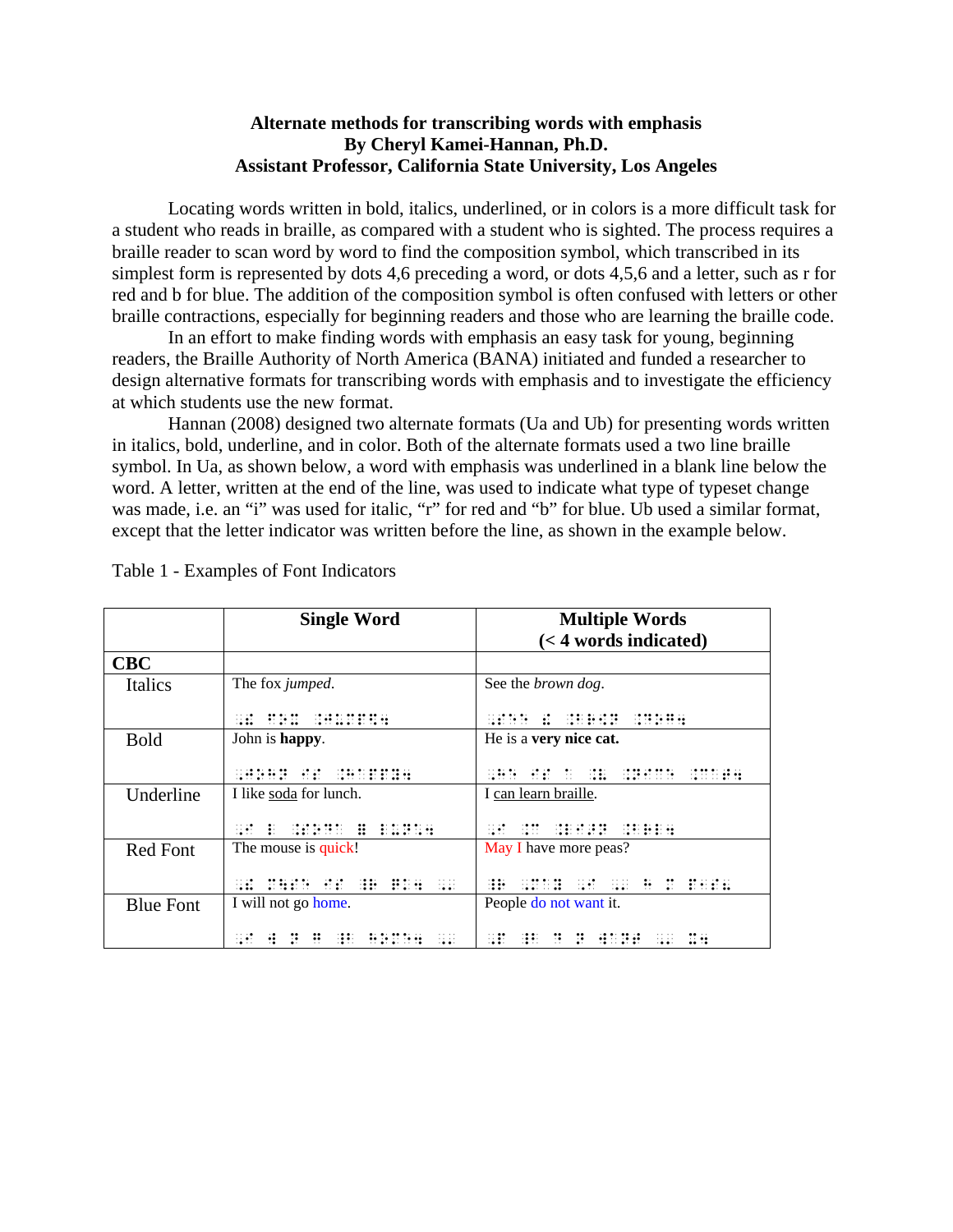| $U_{a}$          |                                                                                                                                                                                              |                                                                                                                                                                                                                                                                                                                                                                                                                                                      |
|------------------|----------------------------------------------------------------------------------------------------------------------------------------------------------------------------------------------|------------------------------------------------------------------------------------------------------------------------------------------------------------------------------------------------------------------------------------------------------------------------------------------------------------------------------------------------------------------------------------------------------------------------------------------------------|
| Italics          | The fox jumped.                                                                                                                                                                              | See the brown dog.                                                                                                                                                                                                                                                                                                                                                                                                                                   |
|                  | <b>SHOW:</b>                                                                                                                                                                                 | $\begin{minipage}{.4\linewidth} \begin{tabular}{l} \hline \textbf{m} & \textbf{m} & \textbf{m} & \textbf{m} & \textbf{m} \\ \hline \textbf{m} & \textbf{m} & \textbf{m} & \textbf{m} & \textbf{m} \\ \hline \textbf{m} & \textbf{m} & \textbf{m} & \textbf{m} & \textbf{m} \\ \hline \textbf{m} & \textbf{m} & \textbf{m} & \textbf{m} & \textbf{m} & \textbf{m} \\ \hline \textbf{m} & \textbf{m} & \textbf{m} & \textbf{m} & \textbf{m} & \textbf$ |
| <b>Bold</b>      | John is happy.                                                                                                                                                                               | He is a very nice cat.                                                                                                                                                                                                                                                                                                                                                                                                                               |
|                  | 111111111111                                                                                                                                                                                 | gitt tip to p print might<br><u> ME MARE MARATE</u>                                                                                                                                                                                                                                                                                                                                                                                                  |
| Underline        | I like soda for lunch.                                                                                                                                                                       | I can learn braille.                                                                                                                                                                                                                                                                                                                                                                                                                                 |
|                  | $\frac{1}{2}$                                                                                                                                                                                | <b>GAL BEER SHIRL</b><br>$\frac{1}{2}$                                                                                                                                                                                                                                                                                                                                                                                                               |
| Red Font         | The mouse is quick!                                                                                                                                                                          | May I have more peas?                                                                                                                                                                                                                                                                                                                                                                                                                                |
|                  | 00 00000 000 0000<br>nne.                                                                                                                                                                    | <b>SHILL SHILL BILLER</b>                                                                                                                                                                                                                                                                                                                                                                                                                            |
| <b>Blue Font</b> | I will not go home.                                                                                                                                                                          | <b>THE THE THE Prople do not want it.</b>                                                                                                                                                                                                                                                                                                                                                                                                            |
|                  | <b>SECTION SECTION</b><br><b>出世共社</b>                                                                                                                                                        | SO S S SSON NA                                                                                                                                                                                                                                                                                                                                                                                                                                       |
| $U_{b}$          |                                                                                                                                                                                              |                                                                                                                                                                                                                                                                                                                                                                                                                                                      |
| <b>Italics</b>   | The fox jumped.                                                                                                                                                                              | See the brown dog.                                                                                                                                                                                                                                                                                                                                                                                                                                   |
|                  |                                                                                                                                                                                              | <b>GENE &amp; BREE UPHR</b><br><b>HUUU HUUU</b>                                                                                                                                                                                                                                                                                                                                                                                                      |
| <b>Bold</b>      | John is happy.                                                                                                                                                                               | He is a very nice cat.                                                                                                                                                                                                                                                                                                                                                                                                                               |
|                  |                                                                                                                                                                                              | SHE HE O B BROK ONER<br><b>ME BOOK BOOK</b>                                                                                                                                                                                                                                                                                                                                                                                                          |
| Underline        | I like soda for lunch.                                                                                                                                                                       | I can learn braille.                                                                                                                                                                                                                                                                                                                                                                                                                                 |
|                  | $\mathcal{L} = \left\{ \begin{array}{ll} \mathcal{L}_1 & \mathcal{L}_2 & \mathcal{L}_3 & \mathcal{L}_4 \\ \mathcal{L}_4 & \mathcal{L}_5 & \mathcal{L}_6 & \mathcal{L}_7 \end{array} \right.$ | an m pepp copa<br><u> 10 maar naan</u>                                                                                                                                                                                                                                                                                                                                                                                                               |
| <b>Red Font</b>  | The mouse is quick!                                                                                                                                                                          | May I have more peas?                                                                                                                                                                                                                                                                                                                                                                                                                                |
|                  | 000 000000 000 00000<br><b>BO</b>                                                                                                                                                            | <b>SOUTH SECTION CONTROL</b><br>BUILD BU                                                                                                                                                                                                                                                                                                                                                                                                             |
| <b>Blue Font</b> | I will not go home.                                                                                                                                                                          | People do not want it.                                                                                                                                                                                                                                                                                                                                                                                                                               |
|                  | 80 8 8 8 8 8 8 8 8 8<br>ennn                                                                                                                                                                 | AN BOROTHE AND<br><b>BUBU BUDU</b>                                                                                                                                                                                                                                                                                                                                                                                                                   |

In Hannan's (2008) research thirty participants, proficient braille readers ages 7-9, were asked to scan, locate, identify, and name words with emphasis when presented in one of the three formats: current braille code (CBC), Ua, and Ub. Pre/Post intervention interviews with students also were conducted to identify conceptual background knowledge, previous knowledge, and preferences. Students were taught to scan, locate, identify the format indicator and name the